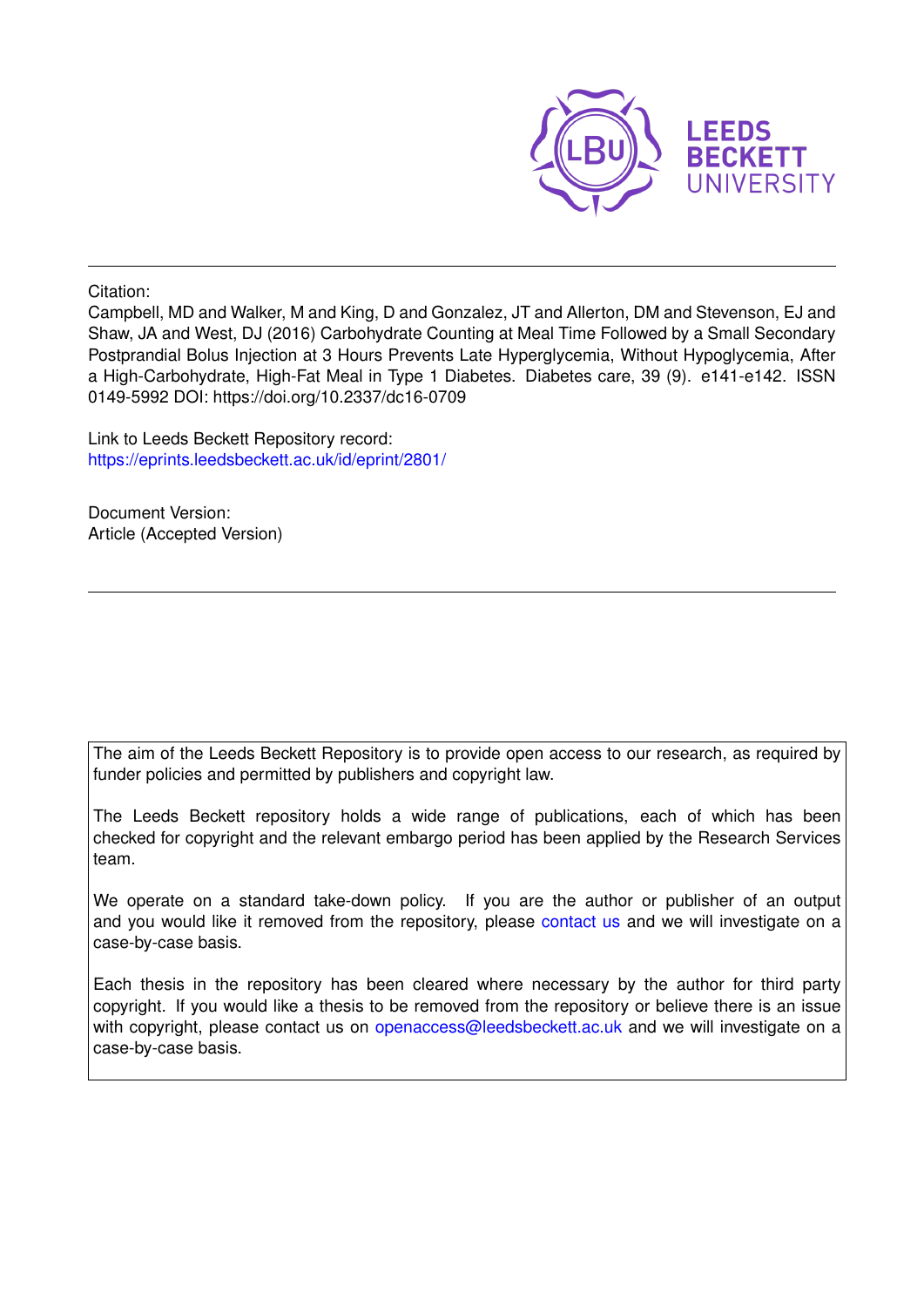Carbohydrate counting at meal time followed by a small secondary postprandial bolus injection at 3 hours prevents late hyperglycemia, without hypoglycemia, after a highcarbohydrate high-fat meal in Type 1 diabetes

Matthew D Campbell<sup>3,4</sup> PhD, Mark Walker<sup>1</sup> MD, David King<sup>2</sup> MRes, Javier T Gonzalez, PhD<sup>5</sup>, Dean Allerton<sup>2</sup> MSc, Emma J Stevenson<sup>1</sup> PhD, James A Shaw<sup>1</sup> FRCP, Daniel J West<sup>1</sup> PhD.

# **Affiliation**

<sup>1</sup>Institute of Cellular Medicine, Newcastle University, Newcastle-upon-Tyne, UK; <sup>2</sup>Faculty of Health and Life Sciences, Northumbria University, Newcastle-upon-Tyne, UK; <sup>3</sup>Carnegie School of Sport, Leeds Beckett University, UK; <sup>4</sup> Carnegie Research Institute, Leeds Beckett University, UK <sup>5</sup>Department for Health, University of Bath, UK

Short running title: insulin and high-fat meals in Type 1 diabetes

# **Corresponding author**

Daniel J. West Institute of Cellular Medicine Newcastle University, Newcastle-upon-Tyne, NE2 4HH, UK. Telephone: (+44) 191 2087076 Email: Daniel.west@newcastle.ac.uk Manuscript word count: 500 Figures: 1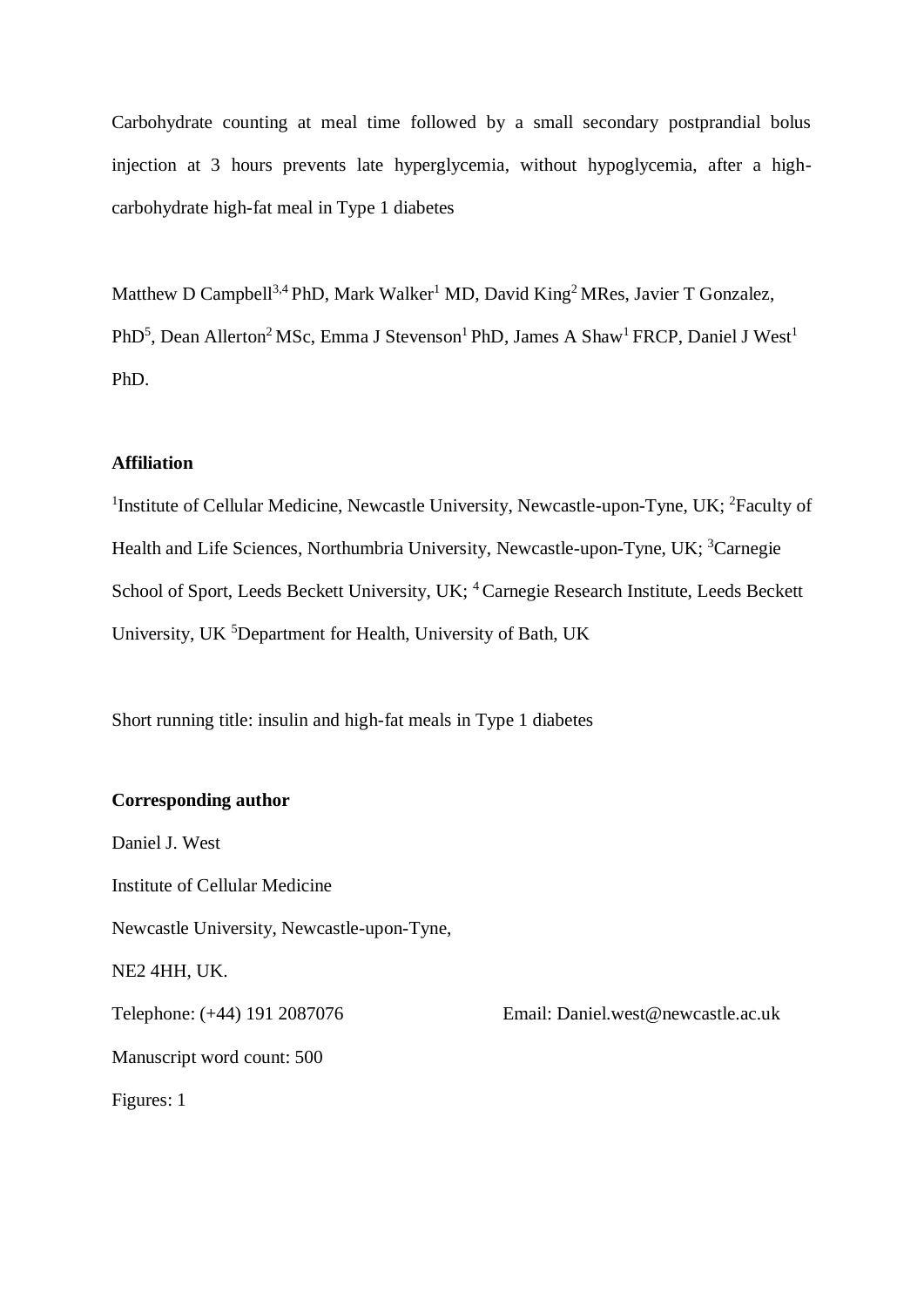Type 1 diabetes patients are provided guidance and structured education on adjusting their meal time bolus-insulin dose based on meal carbohydrate content. However, recent research in patients using continuous subcutaneous insulin infusion (CSII) has highlighted the role of dietary fat in increasing prandial insulin requirements, particularly late into the postprandial period (1, 2).

Many patients are treated with basal-bolus insulin injections, which is a less flexible method of insulin therapy than CSII; for example, patients are unable to dual wave/extended bolus at meal time. It is important to consider that patients are encouraged to carbohydrate count and administer rapid-acting insulin units at meal-time, and that the time-action profiles of lispro/aspart vary in a dose dependent manner; while the peak insulin concentration after a pre-meal bolus usually occurs within the first 60 minutes (3), the peak action is usually observed between 90-120 minutes, and this duration can vary between 4-6 hours. However, peak postprandial lipemia occurs after 3-4 hours (4), which can promote acute peripheral insulin resistance and increase hepatic glucose output (5), and thus, hyperglycemia.

We investigated the influence of rapid-acting insulin dose and timing after high-carbohydrate high-fat meals in type 1 diabetes patients using insulin analogue injections.

10 male patients (mean $\pm$ SD; age 26 $\pm$ 4 years, BMI 25.4 $\pm$ 1.6, diabetes duration 17 $\pm$ 5 years, age at diagnosis 9 $\pm$ 4 years; HbA<sub>1c</sub> 52.5 $\pm$ 5.9 mmol/mol[7.0 $\pm$ 0.5%]) using insulin aspart, and either basal insulin glargine (n=8) or detemir (n=2) attended the Newcastle NIHR Clinical Research Facility at 07:30h on four occasions.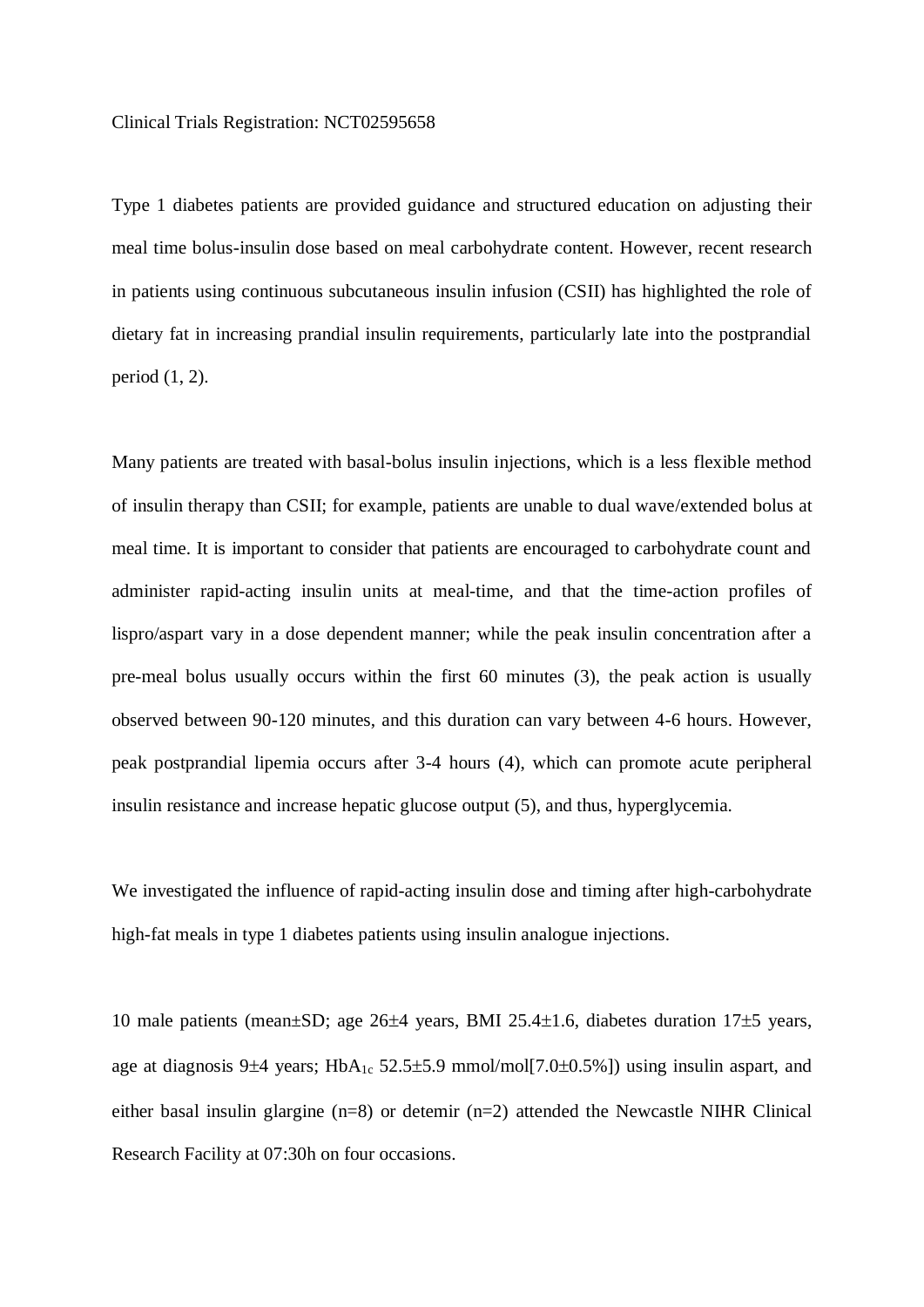Experimental trials were randomized and involved consuming either a 1) low-fat meal with bolus insulin dictated by carbohydrate counting (**Low-Fat100%**), 2) high-fat meal with bolus insulin dictated by carbohydrate counting (**High-Fat100%**), 3) high-fat meal with a bolus insulin dose increased by 30% (**High-Fat130%**), or 4) high-fat meal with bolus insulin dictated by carbohydrate counting, with an additional 30% administered at 3-h post-meal (**High-FatSplit**). Meals were matched for carbohydrate and protein content, but differed in fat (low fat: 68 g carbohydrate, 26 g protein, 5 g fat; High-fat: 68 g carbohydrate, 26 g protein, 55 g fat). Interval blood samples were collected over a 6 hour post-prandial period and were processed for glucose (Biosen C-Line, EKF-Diagnostic GmbH, London) and exogenous insulin (Invitron Insulin-Assay, Invitron, Monmouth, UK).

Glucose and insulin are presented in Figure 1-A and B, respectively. **High-Fat100%** was associated with late-hyperglycemia, while during **High-Fat130%**, 60% of patients experienced hypoglycemia (glucose<3.9 mmol/L), with no incidences under the other conditions. Post-prandial glycemic excursions (time-course changes and area under the curve) were similar between **Low-Fat100%** and **High-FatSplit**, despite the additional 50 g of fat consumed in the latter trial.

When a meal has a high-carbohydrate and high-fat content, using the carbohydrate counting method for insulin dose adjustments at meal time, and administering additional bolus-insulin units 3 hours later, provides similar postprandial glucose control to a meal containing negligible fat, without causing hypoglycemia. Patients should be advised that increasing meal-time insulin dose alone is not an effective strategy, and is an approach that may increase the risk of early post-prandial hypoglycemia.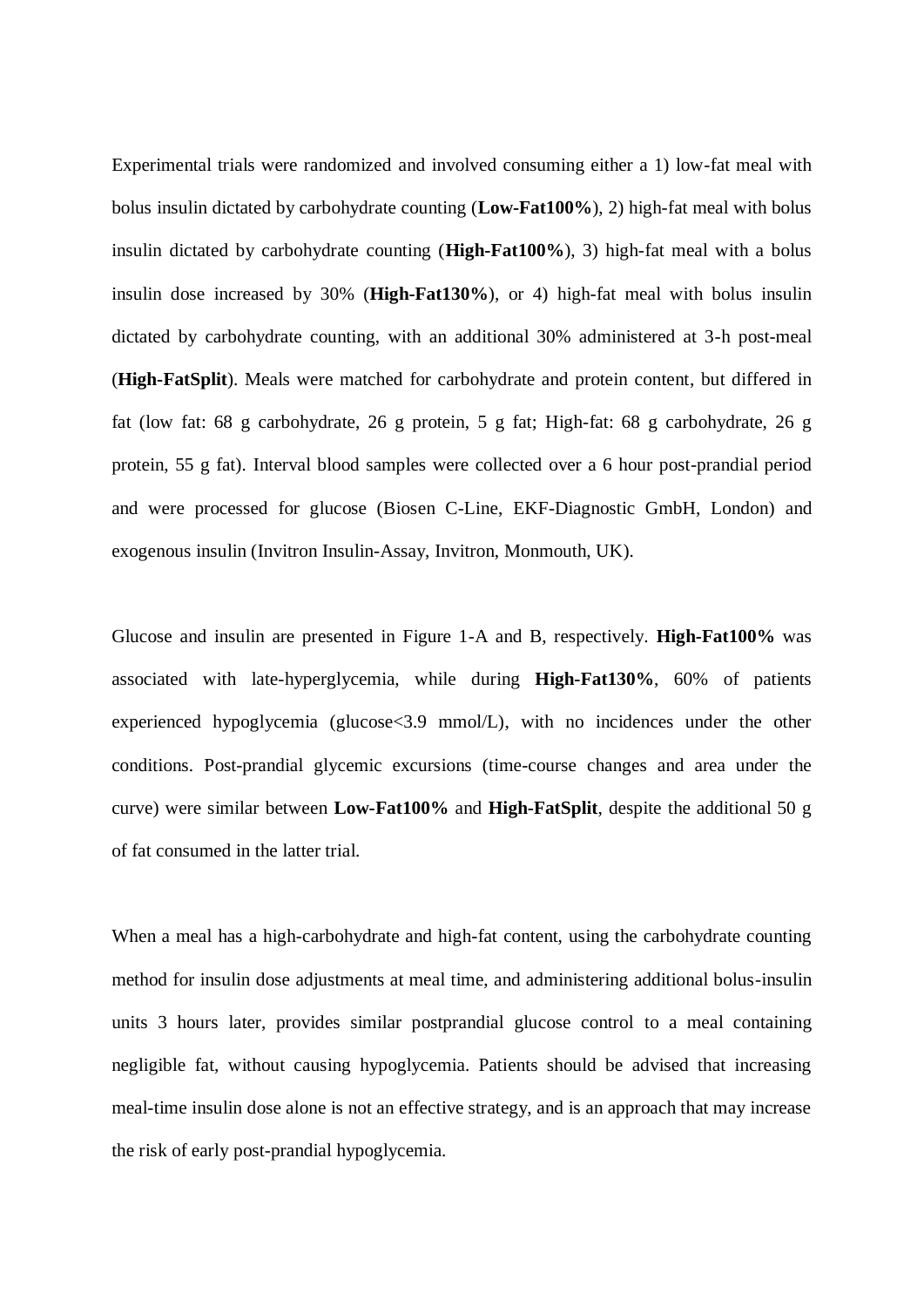

**Figure 1 A-B.** A Time course changes in blood glucose; **B** in Serum Insulin. Blue trace = **Low-Fat100%**; Black trace = **High-Fat100%**; Red trace = **High-FatSplit**; Green trace = **High-Fat130%**. Data presented as mean $\pm$ SD (n=10). \* indicates that all conditions are significantly different from **High-Fat130%**, \*\* indicates that all conditions are significantly different from **High-Fat100%** and **High-Fat130%**.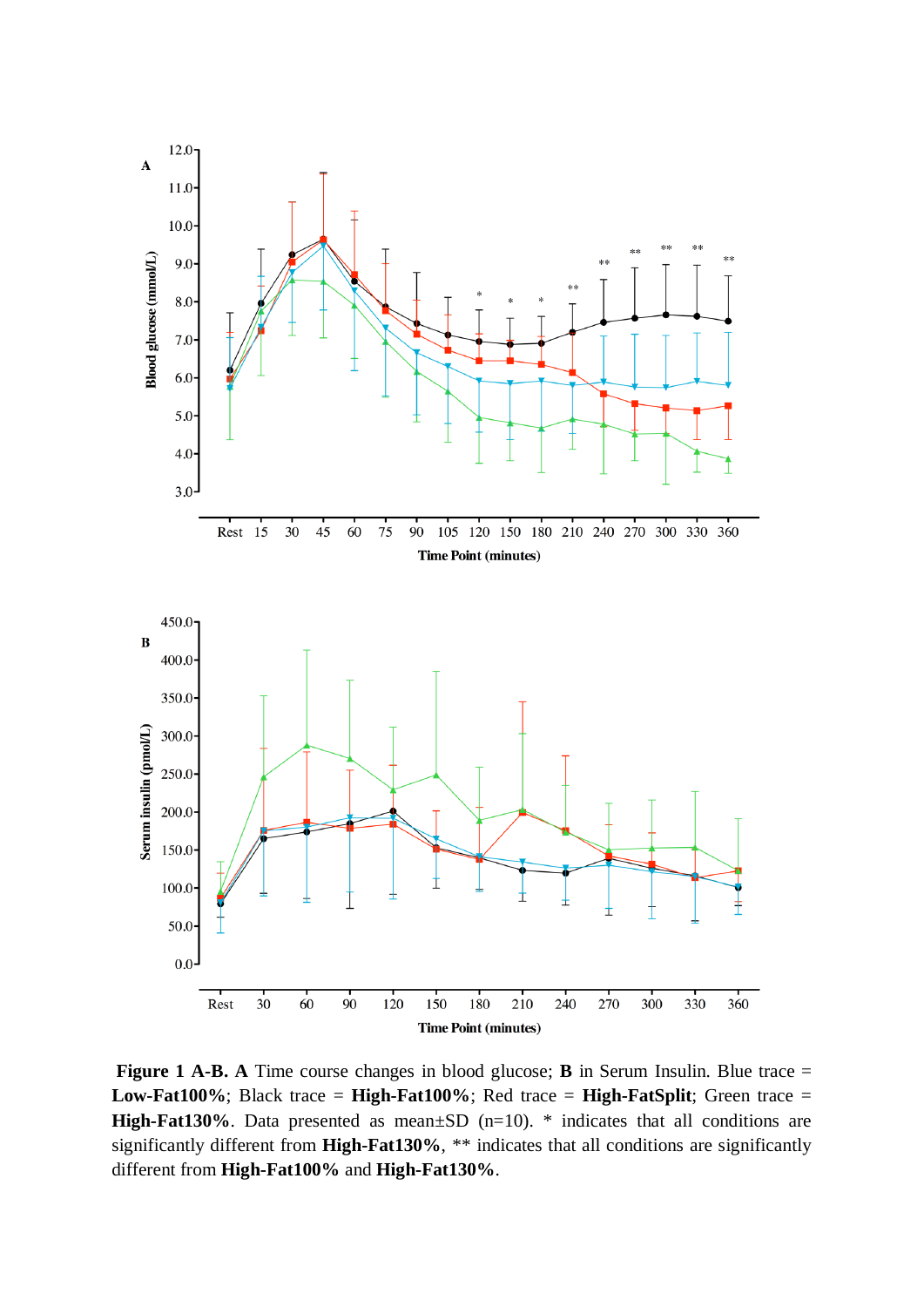### **ACKNOWLEDGEMENTS**

This study was funded by Newcastle and Northumbria Universities. The authors thank the study participants for their time, effort, and commitment, as well as the research team at the National Institute for Health Research Clinical Research Facility, Newcastle-upon-Tyne, for their assistance.

## **DUALITY OF INTEREST**

There are no potential conflicts of interest relevant to this article.

#### **AUTHOR CONTRIBUTIONS**

**MDC** and **DJW** contributed to the study concept and design, researched data, and wrote the manuscript. **MW** and **JAS** contributed to participant recruitment and reviewed and edited the manuscript. **DK, JTG and DA** aided in data collection and data analysis. **EJS** contributed to the study concept and design, provided materials and reviewed and edited the manuscript. **DJW** is the guarantor of this work and, as such, had full access to all of the data in the study and takes responsibility for the integrity of the data and accuracy of data analysis.

### **REFERENCES**

1. Bell KJ, Smart CE, Steil GM, Brand-Miller JC, King B, Wolpert HA. Impact of fat, protein, and glycemic index on postprandial glucose control in type 1 diabetes: implications